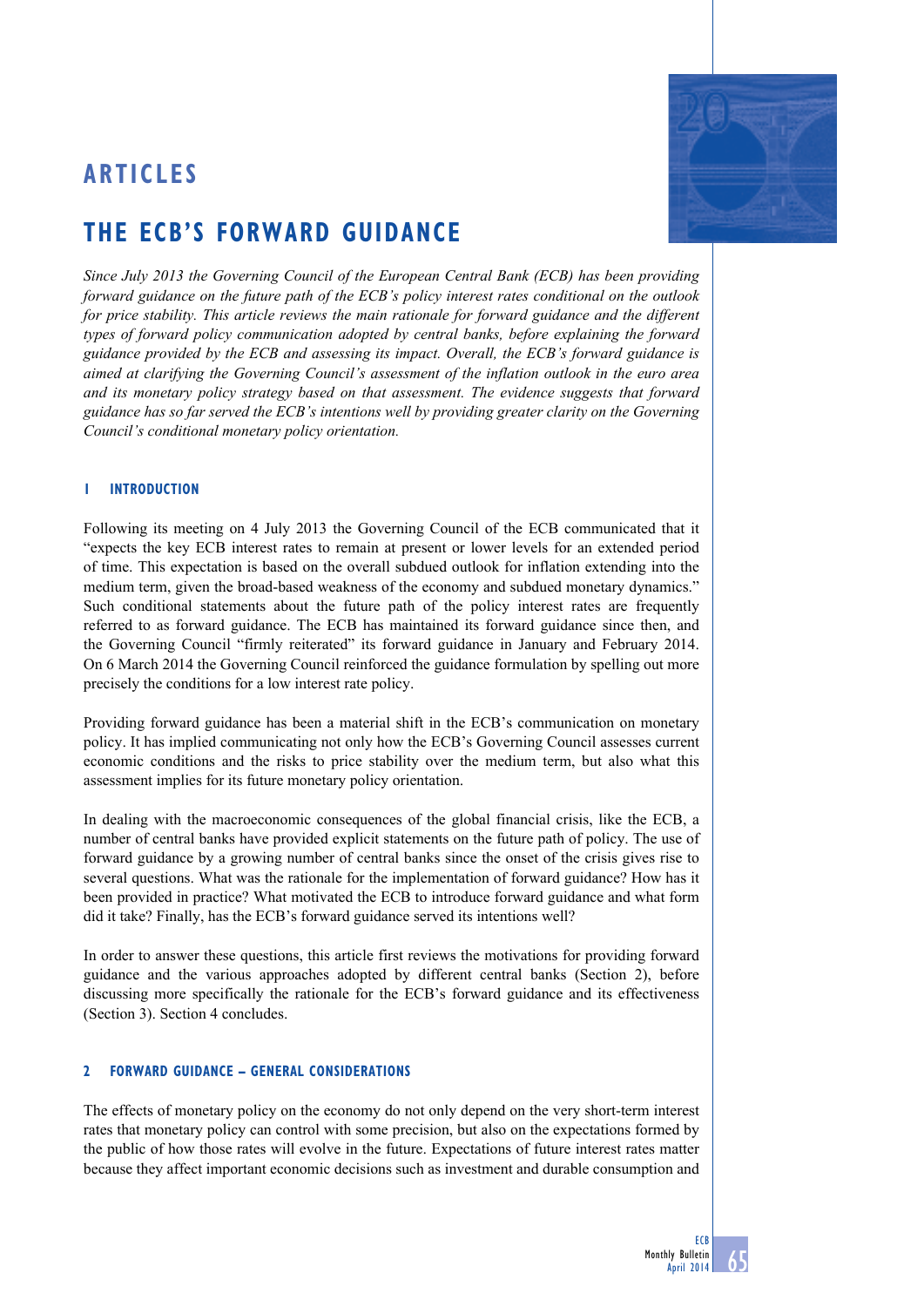thus, indirectly, employment, production and price-setting.<sup>1</sup> Therefore, by influencing expectations of future short-term interest rates and – through that channel – the maturity spectrum of interest rates over intermediate to medium-term horizons, a central bank can ensure that its policy stance is transmitted to the broader economy.2

#### **2.1 The role of central bank communication**

There are two important ingredients for the effective steering by a central bank of expectations about future monetary policy: clarity regarding the central bank's objective, and clarity about the monetary policy strategy it adopts to achieve that objective. The reasons for this are twofold. First, ensuring clarity with regard to the central bank's objective and strategy serves the purpose of making its reaction function more transparent and explicit. This promotes a wider and deeper understanding of how the central bank can be expected to respond to future economic conditions and risks to price stability as these evolve. In conjunction with the issuing of statements and regular publication of the economic projections by the central bank, a better understanding of the reaction function enhances the overall predictability of monetary policy and makes the central bank more effective in fulfilling its mandate.<sup>3</sup> Second, the inflation objective acts as an anchor for the public's longer-term inflation expectations. These expectations are an important component of agents' real interest rate expectations, which, in turn, are key parameters in economic decision-making.

In normal times, by explaining the various factors underlying a given decision, central banks generally provide sufficient information for the public to be in a position to anticipate near-term monetary policy decisions accurately, taking into account the evolving economic environment and its likely impact on the policy decision. In normal conditions, the public is able to infer the central bank's policy orientation by drawing upon historical regularities, so that a systematic pattern can be identified in the way the central bank responds to economic developments in order to achieve its objective.4 Nevertheless, the option of providing more direct signals about the short-term future evolution of the policy rate has long been in the monetary policy toolkit, and was used occasionally prior to the financial crisis. However, its use was limited in scope and it was mainly confined to situations in which the central bank wanted to minimise the impact of an imminent monetary policy decision on financial markets. One exception to this was the practice inaugurated by several central banks long before the crisis of regularly publishing their projection of the future path of the policy rate. In particular, the Reserve Bank of New Zealand adopted this practice in 1997, followed later by Norges Bank and Sveriges Riksbank. While it has much in common with the type of forward

<sup>1</sup> On the role of expectations for monetary policy, see Woodford, M., *Interest and Prices: Foundations of a Theory of Monetary Policy*, Princeton University Press, 2003. For evidence on the role of the future path of policy, see Gürkaynak, R.S., Sack, B. and Swanson, E., "Do Actions Speak Louder Than Words? The Response of Asset Prices to Monetary Policy Actions and Statements", *International Journal of Central Banking*, Vol. 1(1), May 2005, pp. 52-93.

<sup>2</sup> The monetary policy control over term interest rates is limited in that, at longer horizons, real interest rates are primarily driven by real factors, in particular the rate of potential economic growth. See Bernanke, B., "Long-Term Interest Rates", speech given at the Annual Monetary/Macroeconomics Conference at the Federal Reserve Bank of San Francisco on 1 March 2013.

<sup>3</sup> In this context, predictability refers to the longer term and not to the upcoming policy decisions; see the article entitled "The predictability of the ECB's monetary policy", *Monthly Bulletin*, ECB, Frankfurt am Main, January 2006.

<sup>4</sup> The so-called Taylor rule is an example of where the policy rate expectation is based on the systematic reaction to inflation and the output gap; see Taylor, J.B., "Discretion versus policy rules in practice", *Carnegie-Rochester Conference Series on Public Policy*, Vol. 39, 1993, pp. 195-214.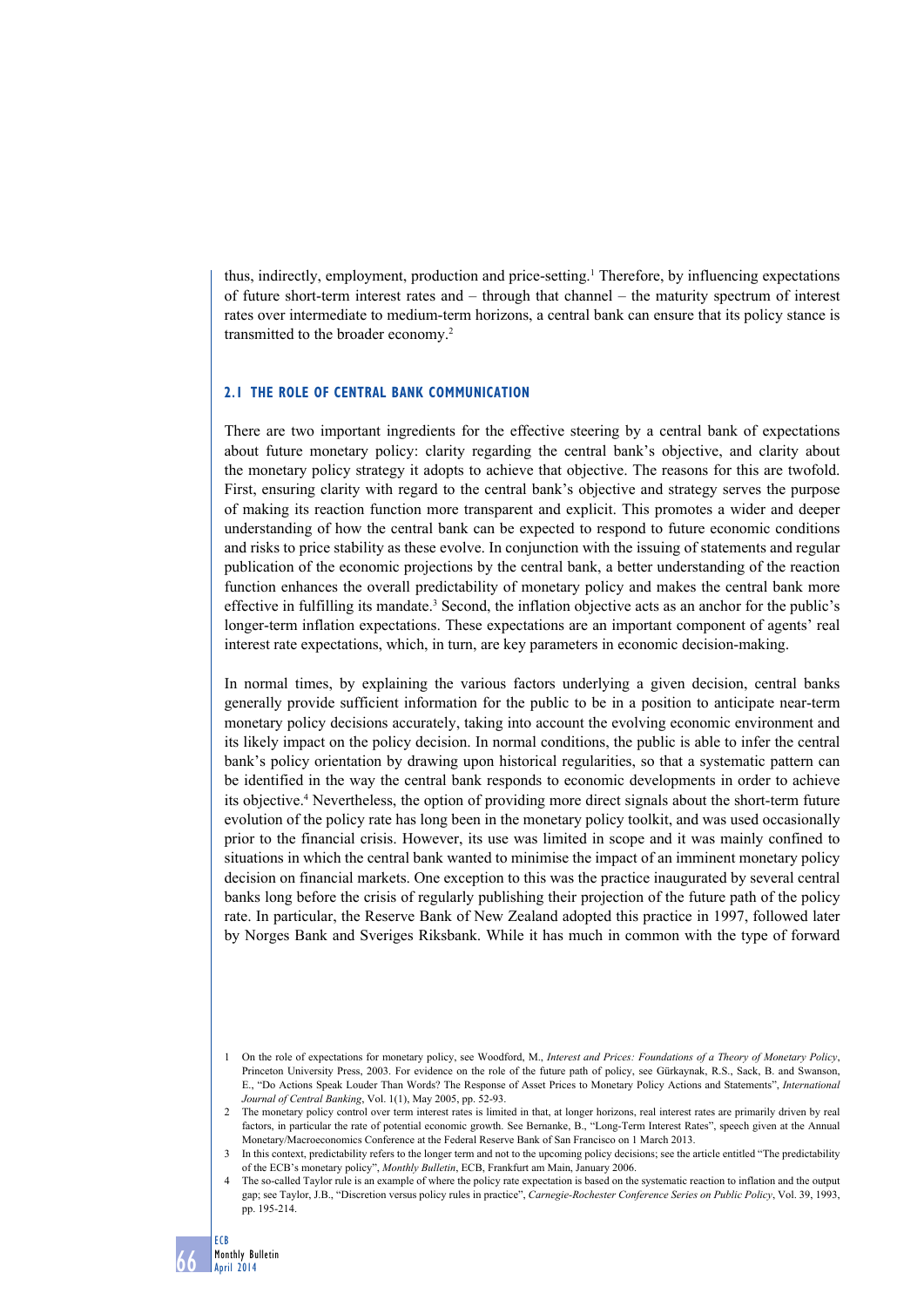The ECB's forward guidance

guidance adopted by central banks during the crisis, it was in fact an exercise in increased openness and transparency regarding the central bank's internal analysis and policy assessment.<sup>5</sup>

The financial crisis, with its profound financial and economic dislocations, turned central bank conditional communication on the path of the policy rate into an additional instrument for crisis management. At times of heightened uncertainty about the economic outlook, such communication can help investors orientate their portfolio decisions and thus ensure a smoother transmission of the monetary policy stimulus through financial prices.<sup>6</sup> There is increased scope for communication about the policy rate amidst severe financial crisis, since such situations are rare and the space for actual policy action is limited – as the level of the policy rate is already very low – and because economic actors may find it harder to infer the likely future path of policy rates from past regularities. Unless addressed by more specific communication, such uncertainty could lead to a broad re-pricing of assets, revisions of economic decisions and a negative impact on economic prospects.

#### **2.2 Main motivations FOR and considerations underlying forward guidance**

More specific and systematic verbal communication about the policy inclinations of the central bank going forward – or forward guidance – has been used increasingly during the crisis. This is because a number of central banks have steered their policy rate to very low levels and have needed to provide additional monetary stimulus or intended to preserve the existing degree of accommodation in the face of heightened financial volatility.7

Forward guidance can serve two purposes. First, the aim of forward guidance may be to introduce greater monetary policy accommodation when the policy rate reaches the interest rate lower bound and cannot be reduced further, by providing assurance that the central bank intends to keep the policy rate low for some time, and for a longer period than the public initially expected.<sup>8</sup> The information provided by the central bank that the policy rate is very unlikely to be raised for some time influences investors' expectations regarding future short-term rates and, through that channel, puts downward pressure on longer-term interest rates. In fact, it contributes to extracting duration risk from the market by reassuring investors that the interest rate risk implicit in holding long-dated fixed-income securities is reduced. This awareness encourages portfolio shifts into longer maturity assets and a compression of long-term yields.

Second, the provision of forward guidance, i.e. of more explicit information on the future path of policy interest rates conditional on the state of the economy, may be aimed at preventing market volatility – in particular interest rate volatility – from influencing the monetary policy stance in

<sup>5</sup> For example, Sveriges Riksbank explained that the aim of publishing a policy path was to enhance openness and transparency, and to promote effectiveness, credibility and accountability. See the website of Sveriges Riksbank for more details on the rationale for its communication (http://www.riksbank.se/en/Monetary-policy/Forecasts-and-interest-rate-decisions/Communication/). See also http:// www.norges-bank.no/en/price-stability/monetary-policy-in-norway/communication-of-the-interest-rate-decision/ and http://www.rbnz. govt.nz/monetary\_policy/monetary\_policy\_statement/

<sup>6</sup> On the importance of communication for monetary policy, see Woodford, M., "Central-Bank Communication and Policy Effectiveness", paper presented at the FRB Kansas City Symposium on "The Greenspan Era: Lessons for the Future", August 2005. See also Issing, O., "Communication, transparency, accountability: monetary policy in the twenty-first century", *Federal Reserve Bank of St. Louis Review,* Vol. 87(2, part 1), 2005, pp. 65-83.

<sup>7</sup> The interest rate lower bound, also referred to as the effective lower bound, is typically defined as the zero policy rate, although it is well recognised that the technical lower bound may be a somewhat negative rate.

<sup>8</sup> See Eggertsson, G.B. and Woodford, M., "The Zero Bound on Interest Rates and Optimal Monetary Policy," *Brookings Papers on Economic Activity*, Vol. 34(1), 2003. See also Bernanke, B., Reinhart, V.R. and Sack, B.P., "Monetary Policy Alternatives at the Zero Lower Bound: An Empirical Assessment", *Brookings Papers on Economic Activity*, Vol. 35(2), 2004.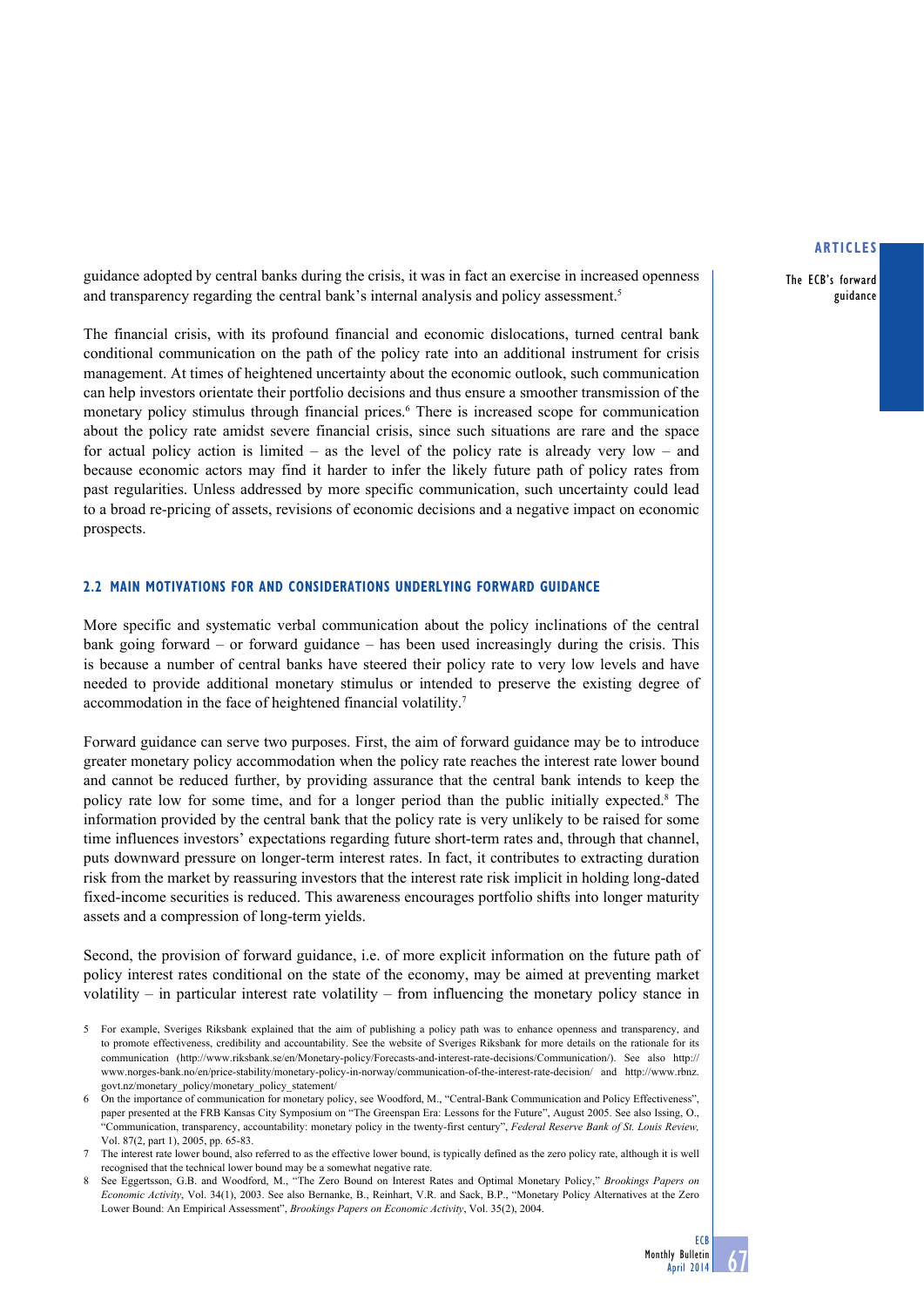undesired directions and hampering the transmission of the existing amount of accommodation. In turn, reduced interest rate uncertainty will improve the planning of private economic agents with respect to their current and future economic decisions.

## **2.3 Forms of forward guidance**

In practice, different central banks have adopted different forms of forward guidance.<sup>9</sup> Conditionality is an important feature of forward guidance, since it enhances the credibility of the central bank's orientation. In theory, in the modelling of forward guidance envisaged in the academic literature, the central bank makes a commitment to keep interest rates low for some time.10 In practice, rather than unconditionally committing to a specific path of policy interest rates, central banks typically emphasise how the interest rate path will evolve depending on the state of the economy. Conditionality also reflects the uncertainty faced by the central bank with respect to the economic outlook. In constructing its forward guidance statement, the central bank has to strike a balance between the need to give a clear and simple message and the need to adequately convey the complexity of its underlying monetary policy assessment.

The following four categories of forward guidance can be distinguished.

- (1) **Pure qualitative forward guidance** has no explicit end-date or numerical thresholds that provide information about the likely evolution of policy interest rates in the future and no explicit reference to a configuration of underlying conditions, including regarding the objectives of policy, which would justify this evolution. Examples include the forward guidance provided by the Federal Reserve System in 2003, when it stated that "policy accommodation can be maintained for a considerable period"; the Federal Reserve used similar statements at the start of the crisis in 2008-2009.
- (2) **Qualitative forward guidance conditional on a narrative** provides qualitative statements about the likely evolution of policy interest rates complemented by a description of a combination of macroeconomic conditions under which the monetary policy orientation is expected to prevail. An example of this is the ECB's formulation adopted on 4 July 2013, which has been reiterated consistently since then. This type of forward guidance was also used before the crisis, in particular by the Bank of Japan in April 1999, when it declared that it was committed to a near-zero interest rate policy "until deflationary concerns would be dispelled".<sup>11</sup>
- (3) **Calendar-based forward guidance** entails making a conditional commitment based on the explicit date after which the stance of monetary policy is expected to change. For example, the Bank of Canada introduced calendar-based guidance in April 2009 with its statement that "conditional on the outlook for inflation, the target overnight rate can be expected to remain at its current level until the end of the second quarter of 2010". The Federal Reserve also applied calendar-based guidance in 2011.
- 9 For an overview of forward guidance elements, see Contessi, S. and Li, L., "Forward Guidance 101B: A Roadmap of the International Experience", *Economic Synopses*, Federal Reserve Bank of St. Louis, Vol. 28, 2013. See also Contessi, S. and Li, L., "Forward Guidance 101A: A Roadmap of the US Experience", *Economic Synopses*, Federal Reserve Bank of St. Louis, Vol. 25, 2013.
- 10 See Eggertsson, G.B. and Woodford, M., "The Zero Bound on Interest Rates and Optimal Monetary Policy," *Brookings Papers on Economic Activity*, Vol. 34(1), 2003, pp. 139-235. See also Woodford, M. "Methods of Policy Accommodation at the Interest-Rate Lower Bound", presented at the Jackson Hole symposium, August 2012.
- 11 See Bernanke, B., Reinhart, V.R. and Sack, B.P., "Monetary Policy Alternatives at the Zero Lower Bound: An Empirical Assessment", *Brookings Papers on Economic Activity*, Vol. 35(2), 2004.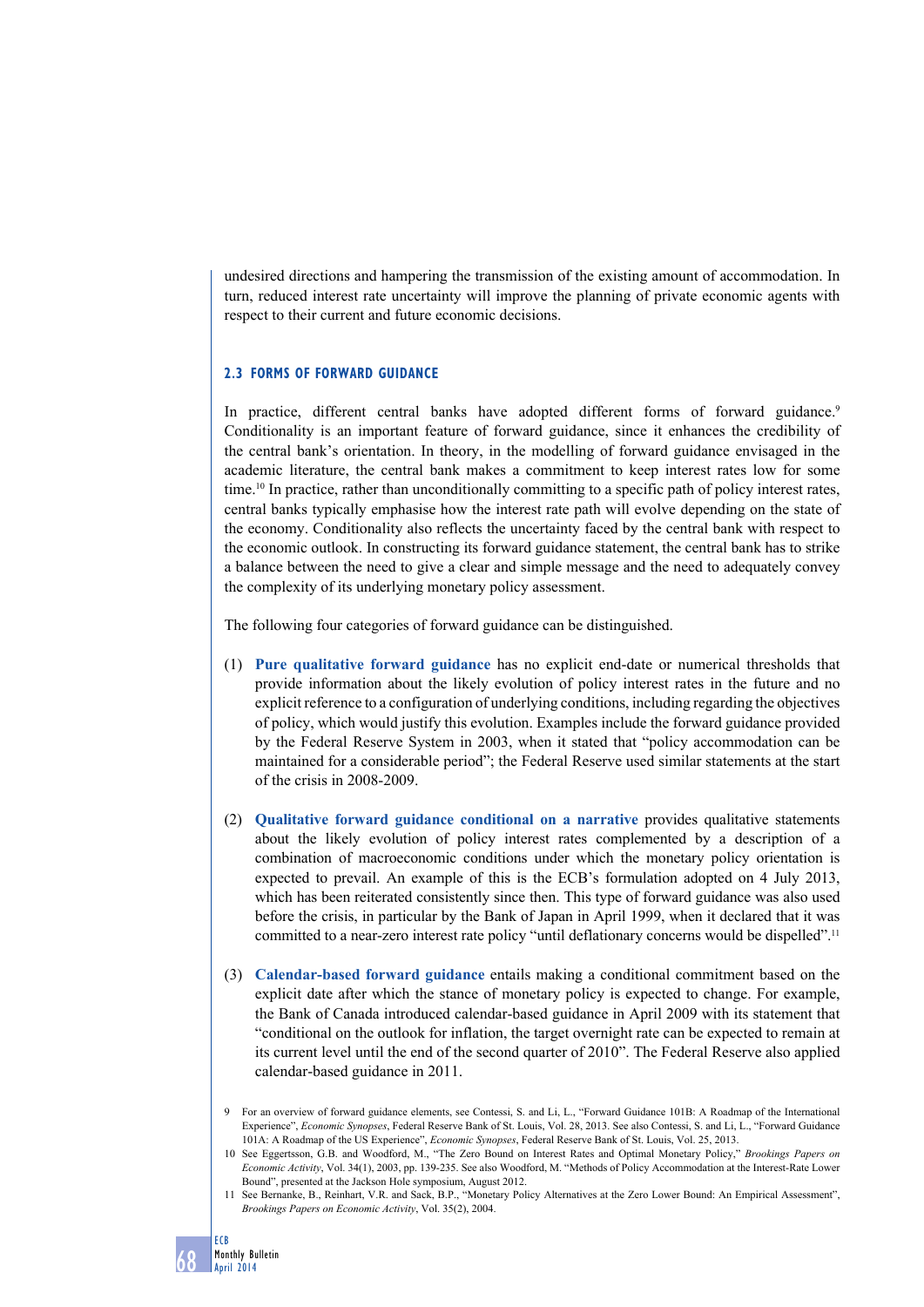The ECB's forward guidance

(4) **Outcome-based forward guidance** with explicit numerical conditions or thresholds that link central bank actions to a selected set of observed or projected economic variables. The Federal Reserve, after applying pure qualitative and calendar-based guidance, has moved to a form of outcome-based guidance with numerical thresholds on unemployment and inflation since the end of 2012. The Bank of England also introduced outcome-based guidance in August 2013 based on an explicit numerical threshold on unemployment. Overall, the decision to move to this form of forward guidance appears to reflect the desire to clarify how future policy will be affected by changes in the economic outlook, and the view that this could be achieved by linking forward guidance more directly to the central bank's economic objectives.<sup>12</sup>

#### **3 The ECB's forward guidance**

#### **3.1 the decision to adopt forward guidance – main objectives**

On 4 July 2013 the Governing Council of the ECB introduced forward guidance by announcing that it expected "the key ECB interest rates to remain at present or lower levels for an extended period of time".13 Forward guidance has been maintained since then. In November 2013 the Governing Council reduced the key ECB interest rates further, which was fully in line with previous guidance. In January and February 2014 the Governing Council "firmly reiterated" its forward guidance. On 6 March 2014 the Governing Council explained that "this expectation is based on an overall subdued outlook for inflation extending into the medium term, given the broad-based weakness of the economy, the high degree of unutilised capacity, and subdued money and credit creation."

The Governing Council's decision to introduce forward guidance came at a time when euro area money market interest rates had been rising and had become more volatile. Money market rates play a crucial role in determining the effective monetary policy stance as the money market is the very first stage of transmission of monetary policy decisions to the broad economy. The increased volatility of money market rates reflected how expectations of future key ECB interest rates had become overly sensitive to shocks disconnected from euro area economic conditions, most notably stemming from developments in financial market conditions and related uncertainties. Overall, rising money market rates and their increased volatility had caused an effective tightening of the monetary policy stance – compared with the stance warranted by the assessment of the outlook for price stability – and a withdrawal of the monetary accommodation introduced through previous policy actions, in particular the decision in May 2013 to reduce the policy rates.

Against this backdrop, in providing forward guidance, the ECB aims to provide greater clarity about the Governing Council's monetary policy orientation based on its assessment of the outlook for price stability, thereby enhancing the effectiveness of the ECB's monetary policy in the current circumstances. In particular, the Governing Council's decision to provide forward guidance was driven by the need to anchor market expectations of the future evolution of key ECB interest rates more firmly around a path warranted by the Governing Council's policy assessment of the outlook for price stability over the medium term. Achieving a firmer anchoring of market expectations was

12 See Bernanke, B., "Communication and Monetary Policy", Speech given at the National Economists Club Annual Dinner, Herbert Stein Memorial Lecture, Washington D.C., 19 November 2013.

13 See also Praet, P., "Forward Guidance and the ECB," available at VoxEU.org, 6 August 2013.

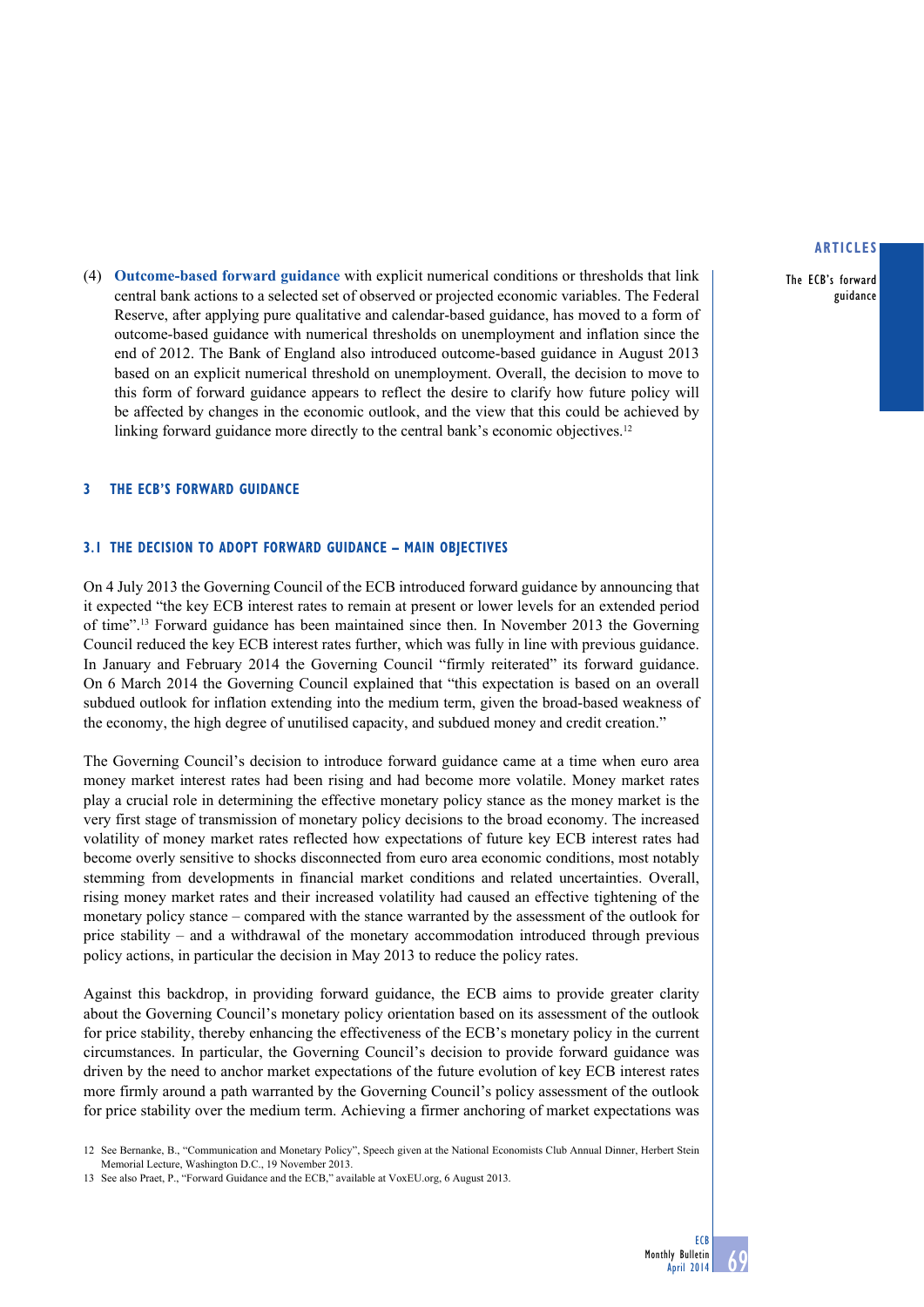especially important at a time when markets were tending to react with excessive sensitivity to economic news unrelated to euro area fundamentals or to news that only confirmed the Governing Council's assessment of risks to price stability.

## **3.2 the ECB's forward GUIDANCE – main design features**

The ECB's forward guidance has been designed around the following elements, taking into account the objective and the strategic framework of its monetary policy.

First, the Governing Council's expectation about key interest rates is based on the subdued outlook for inflation extending into the medium term, which is fully consistent with the ECB's primary objective of maintaining price stability in the euro area and with the Governing Council's aim to keep inflation below, but close to, 2% over the medium term. In addition, the quantitative definition of price stability provides a clear metric against which expectations regarding key ECB interest rates can be formed.

Second, the ECB's reference to an "extended period of time" in its forward guidance formulation constitutes a flexible horizon, which neither has a pre-determined end-date, nor relates to explicit quantitative thresholds. Instead, the length of the extended period of time is determined by the Governing Council's assessment of the outlook for price stability over the relevant horizon, namely the medium term.

Third, the ECB's forward guidance is complemented by the description of the underlying conditions upon which the Governing Council's expectation about key ECB interest rates is based. These conditions reflect the ECB's strategic approach to assessing risks to price stability. The ECB's monetary policy strategy does not single out specific indicators, but rests on a diversified, comprehensive and robust analytical framework, with the Governing Council's assessment of the outlook for price stability taking into account a host of economic and monetary variables. On 6 March 2014 the Governing Council explained in its statement that its expectation was based on the "high degree of unutilised capacity", with the aim of further clarifying that, despite the improvement in the economic outlook, key ECB interest rates would remain at current or lower levels in the face of the large amount of slack in the economy.

Compared with the forms of forward guidance described in Section 2.3, the ECB's approach can be classified as a form of qualitative guidance conditional on a narrative, since it communicates the likely policy orientation through a qualitative statement without explicit relation to an enddate or numerical thresholds. In addition, the ECB's guidance is complemented by a statement describing the macroeconomic conditions under which the monetary policy orientation is expected to prevail. This statement is an important element of the ECB's guidance, as – compared with pure qualitative guidance – it provides additional clarification regarding the monetary policy reaction function going forward.

It is also worth noting the following two additional distinctive features of the ECB's forward guidance. First, the ECB's forward guidance is provided in relation to a multiple set of interest rates rather than a single interest rate. This feature derives from the specificities of the operational framework of the ECB, which offers two standing facilities to its counterparties: the marginal lending facility and the deposit facility. Within this operational framework, guidance on the full set of policy rates is needed to better align market expectations of the future stance of monetary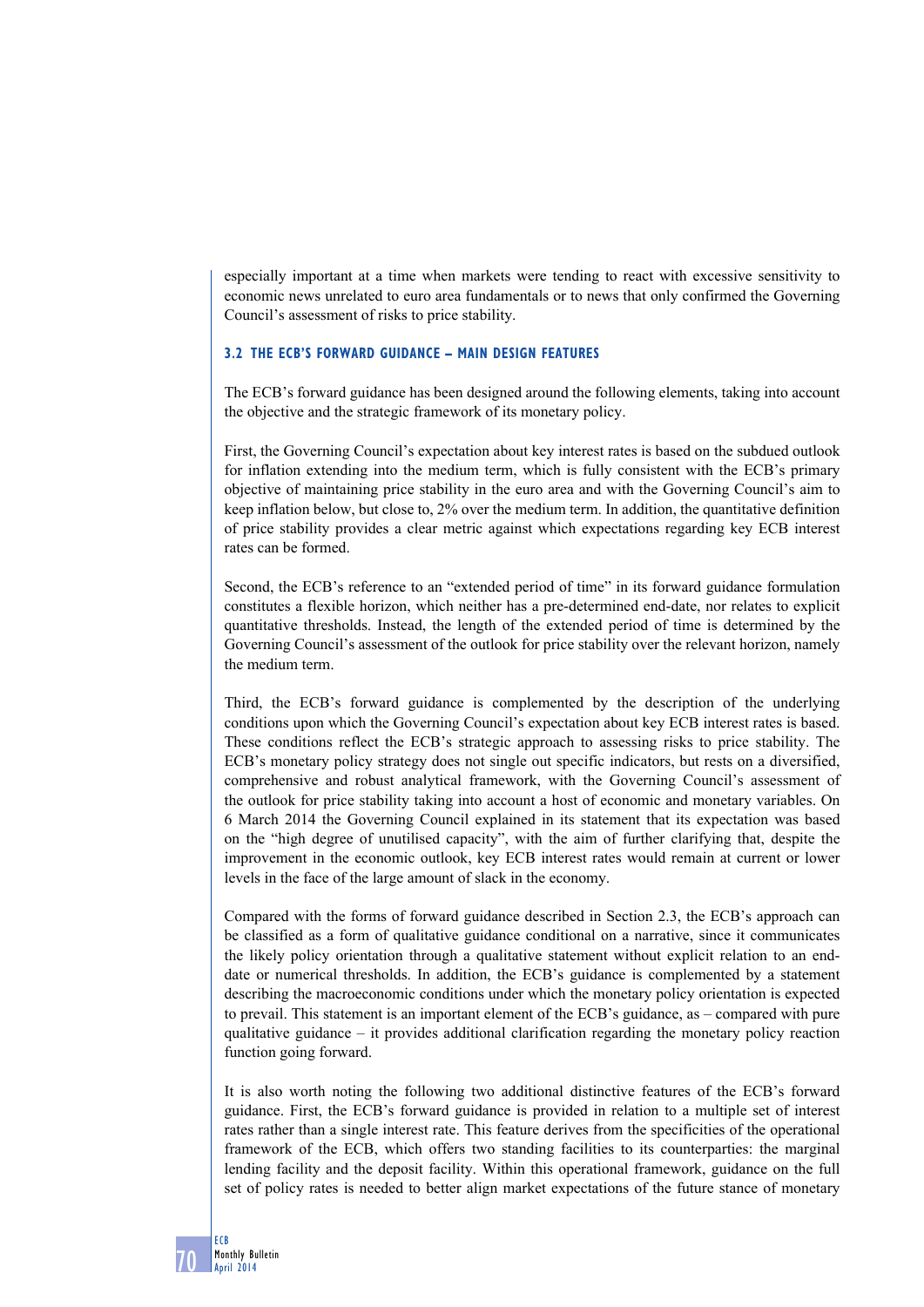The ECB's forward guidance

policy with the desired orientation. In addition, forward guidance by the ECB is not provided directly in relation to market interest rates. Money market rates reflect the influence of various determinants, of which policy rates are an important element.<sup>14</sup>

Second, the ECB started to provide forward guidance prior to exhausting the room for further rate cuts. This contrasts with the practice of using forward guidance at the effective lower bound, since there are greater merits to using forward guidance than at the lower bound. The ECB's forward guidance acknowledges the possibility that key ECB interest rates may be reduced further depending on the outlook for price stability. This "easing bias" in the forward guidance formulation is an important element, since it reinforces the coherence of forward guidance with the monetary policy strategy. In this regard, the Governing Council's decision of 7 November 2013 to lower key ECB interest rates was fully consistent with the established forward guidance framework.

#### **3.3 impact of the ecb's forward guidance**

A natural starting point for assessing the effectiveness of forward guidance is to verify if the announcement led to an immediate market reaction that would reflect a change in financial market expectations. If the forward guidance contains information that is new and relevant to markets, a reaction can be expected (assuming that the announcement was not anticipated).

Beyond the initial market reaction, the impact of forward guidance can also be assessed over time based on the degree to which market interest rate expectations are in line with the central bank's policy intentions. This can be measured, in particular, in terms of the effect that forward guidance may exert on the uncertainty surrounding future policy rates and the volatility of current forward money market rates. Ultimately, forward guidance would need to be assessed against the macroeconomic impact resulting from the adjustments in expectations and market prices that it may have triggered. However, the lack of a counterfactual makes such assessments difficult in practice, which explains why empirical studies tend to concentrate on market reactions.<sup>15</sup>

Turning to the impact of the ECB's forward guidance, the announcement of 4 July 2013 triggered an immediate flattening of the money market curve (see Chart 1), with forward rates declining by



**Chart I EONIA forward curves on selected** 

**dates**

**ECB** 

71

<sup>14</sup> For example, in current conditions, market rates are influenced by the extent of excess liquidity prevailing in the market. See the article entitled "Recent developments in excess liquidity and money market rates", *Monthly Bulletin*, ECB, Frankfurt am Main, January 2014.

<sup>15</sup> See for example Gilchrist S., Lopez-Salido, D. and Zakrajsek, E., "Monetary policy and real borrowing costs at the zero lower bound", *Finance and Economics Discussion Series,* Vol. 3, Federal Reserve Board, 2014. See also Femia, K., Friedman, S. and Sack, B., "The Effects of Policy Guidance on Perceptions of the Fed's Reaction Function", *Federal Reserve Bank of New York Staff Report*, No. 652, 2013.

Sources: Thomson Reuters and ECB calculations. Note: The bootstrapping method adopted is described in Annex 2.1.2 of Brousseau, V. and Durré, A., "Interest rate volatility: a consol rate-based measure", *Working Paper Series*, ECB, No 1505, January 2013.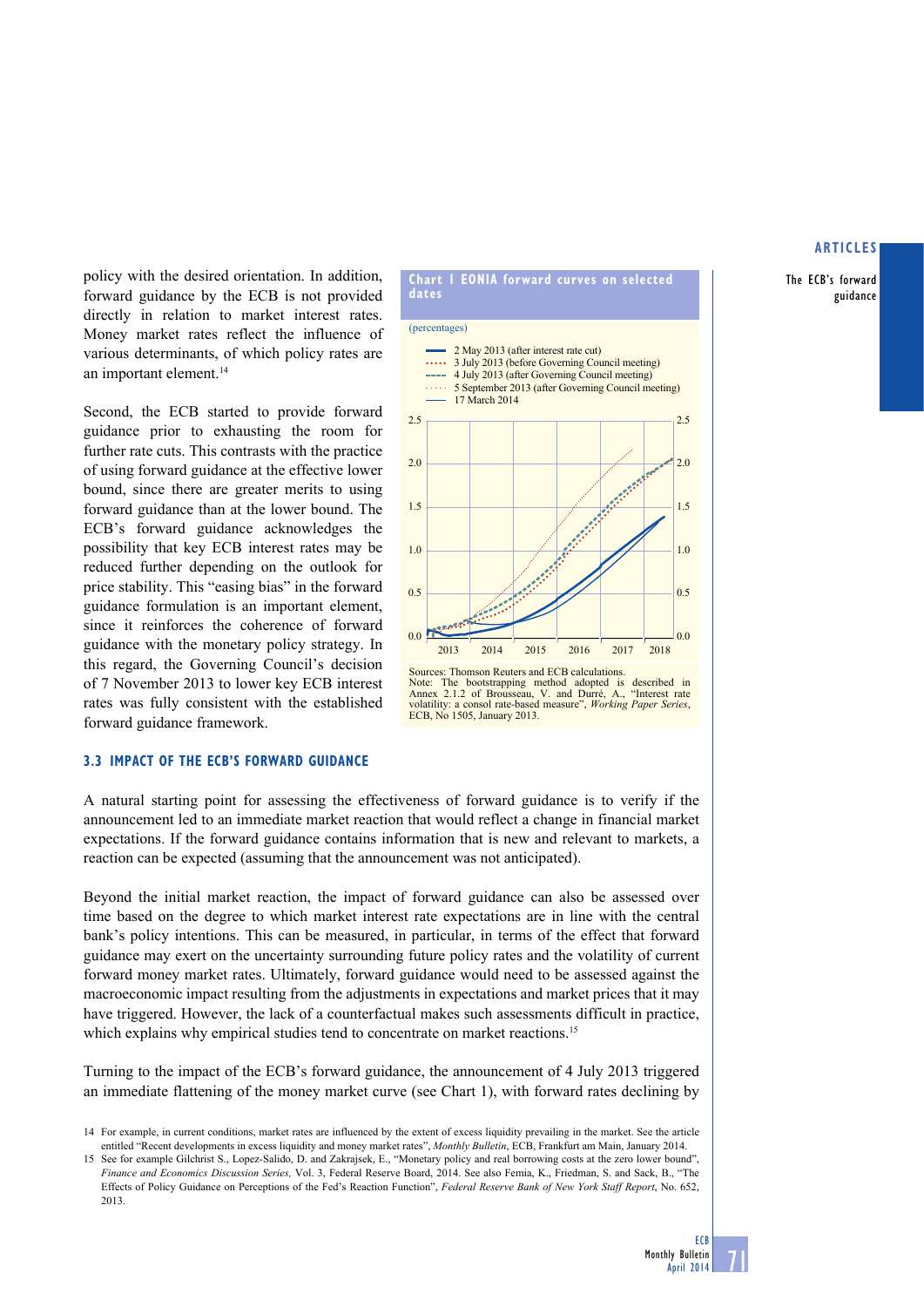around five basis points at maturities over six months. In the months following the introduction of forward guidance, the forward curve started to steepen, reflecting positive economic releases from within and outside the euro area. The slope of the forward curve reached a new high in September 2013, before flattening in a sustained manner, in particular as a consequence of the November 2013 monetary policy decisions. More recently, despite some volatility, the forward curve has overall remained close to the level reached after the May 2013 decision for maturities of up to two years. This may signal that forward guidance has remained effective in steering market expectations at the maturities most relevant for monetary policy.

Besides the immediate market reaction, the ECB's forward guidance also led to a lasting decline in market uncertainty about the path of future short-term interest rates. Implied densities extracted from EURIBOR options and used to gauge expectations of the forward OIS rate show that the dispersion of shortterm rate expectations has declined from the elevated levels observed in June 2013 to a level closer to that observed in early May 2013 (see Chart 2). On 2 May 2013, after the Governing Council had reduced the key ECB interest rates, market expectations



12 months' time by shifting the option-implied density of 3-months EURIBOR in 12 months' time along the x-axis by the amount of the spread between the density mean and the forward 3-months OIS rate in 12 months' time. Densities are derived as in Puigvert-Gutiérrez, J.M. and de Vincent-Humphreys, R., A Quantitative Mirror on the Euribor Market Using Implied Probability Density Functions", *Eurasian Economic Review*, Vol. 2(1), 2012, pp.1-31.

of future interest rates one year ahead were concentrated around low levels. Thereafter, uncertainty about future money market rates – measured by the width of the distribution – increased, reaching a peak on 24 June 2013. Forward guidance resulted in the narrowing of the dispersion with market expectations re-focused towards lower interest rate levels, accompanied by a downward shift in the mean expectation.

Finally, another way to assess the influence of forward guidance on money market rates is to measure changes in the responsiveness of money market rates to "news" that has a bearing on the outlook for price stability, for example to macroeconomic data releases. The sensitivity to news is especially relevant for forms of forward guidance – such as the one adopted by the ECB – that are motivated by the need to clarify the central bank's reaction function, rather than change it. If such guidance is effective, market forward interest rates would not be expected to react with excessive sensitivity to the type of news that has no bearing on the central bank's objective or to news that only confirms the central bank's assessment. In particular, in the presence of a subdued outlook for inflation, positive news should not lead to the anticipation of future rate hikes being brought forward, or at least not to an excessive degree compared to normal behaviour.

As previously noted, in the period prior to the ECB's announcement of forward guidance, markets had shown a tendency to react with excessive sensitivity to economic news unrelated to euro area